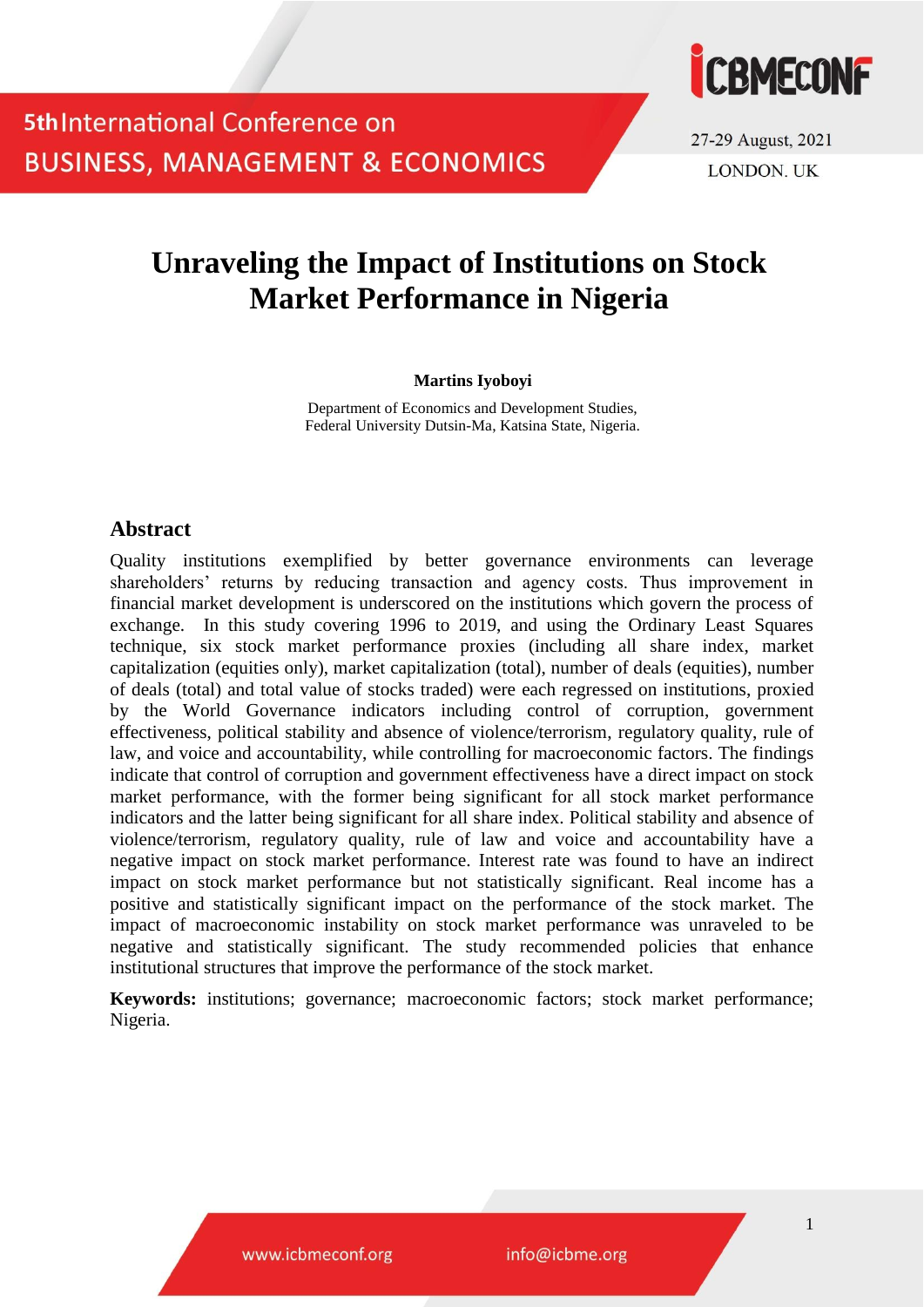

27-29 August, 2021 **LONDON. UK** 

### **1. Introduction**

Several studies have emphasized the role of a country's governance and institutional quality on the financial and capital markets' operations due to the influence it has on the availability of external financing, valuation of markets, cost of financing, and investment quality (see, Chen et al., 2009; Giannetti & Koskinen, 2010; Chiou et al., 2010). Institutions are critical to market efficiency (Black, 2013). Poor institutional control mechanisms may lead to the exposure of investor's wealth (La Porta et al., 1998). This can be particularly endemic in developing countries which suffer from weak regulatory institutions (Hearn & Piesse, 2010). Additionally, on transition economies, rule of law, regulatory framework and judicial efficiency have been emphasized (Hooper et al., 2009). Access to external funds is made easier with better legal processes that protect outside shareholders (La Porta et al., 1997). The imperative of a sound legal system in promoting a robust the corporate sector in order to secure external funding is stressed (Demirgüç-Kunt & Maksimovic, 1998). By affecting finance costs and lowering financial risk by reducing transaction and agency costs, a sound legal process and rule of law has an important role to play in the performance of stock markets (Gungoraydinoglu et al., 2017).

In terms of returns and development as reflective of the how well the stock benefits from strong institutions (political, legal and regulatory), some studies have reported that strong regulation, can hinder the growth of private investment through stronger policy enforcement (Guo et al., 2020). Institutional quality in the form of improved property right can boost investment confidence (Kemboi & Taru, 2012). Some previous investigations have been on various institutional risks including country risk (Kaminsky & Schmukler, 2002), economic freedom (Blau, 2017), and political risk (Bekaert et al., 2016). When there is additional risk, a negative relationship between the quality of governance and stock returns has been found (Low et al., 2011).

Several empirical investigations have been undertaken on the impact of institutions on stock market performance (deploying different proxies). Utilizing a cross-section of stock market indices from both developed and emerging markets, and different measures of return on equity, encompassing the total return on equity, dividend yields and earning-price ratios (accounting-based measures of return), Lombardo and Pagano (2000) examined the correlation between institutional quality and the return on equity, and found a positive correlation between return on equity (risk adjusted) and institutional quality measures. Hooper et al. (2009) examined the link between the quality of government institutions and the performance of global stock markets. A significant positive relationship was found between stock market performance and the quality of the institutions. Based on eight economies in Asia, Gani and Ngassam (2008) investigated the nexus between stock market performance and institutional factors, and reported that the performance of the capital market is enhanced by economic growth, technology, rule of law and political stability while poor institutional quality negatively affects it.

From the foregoing, stock market performance is linked to the nature and quality of institutions (Bekaert et al., 2016; Boadi & Amegbe, 2017). Although Jensen and Meckling (1976), a seminar contribution provided the early literature on governance with a focus on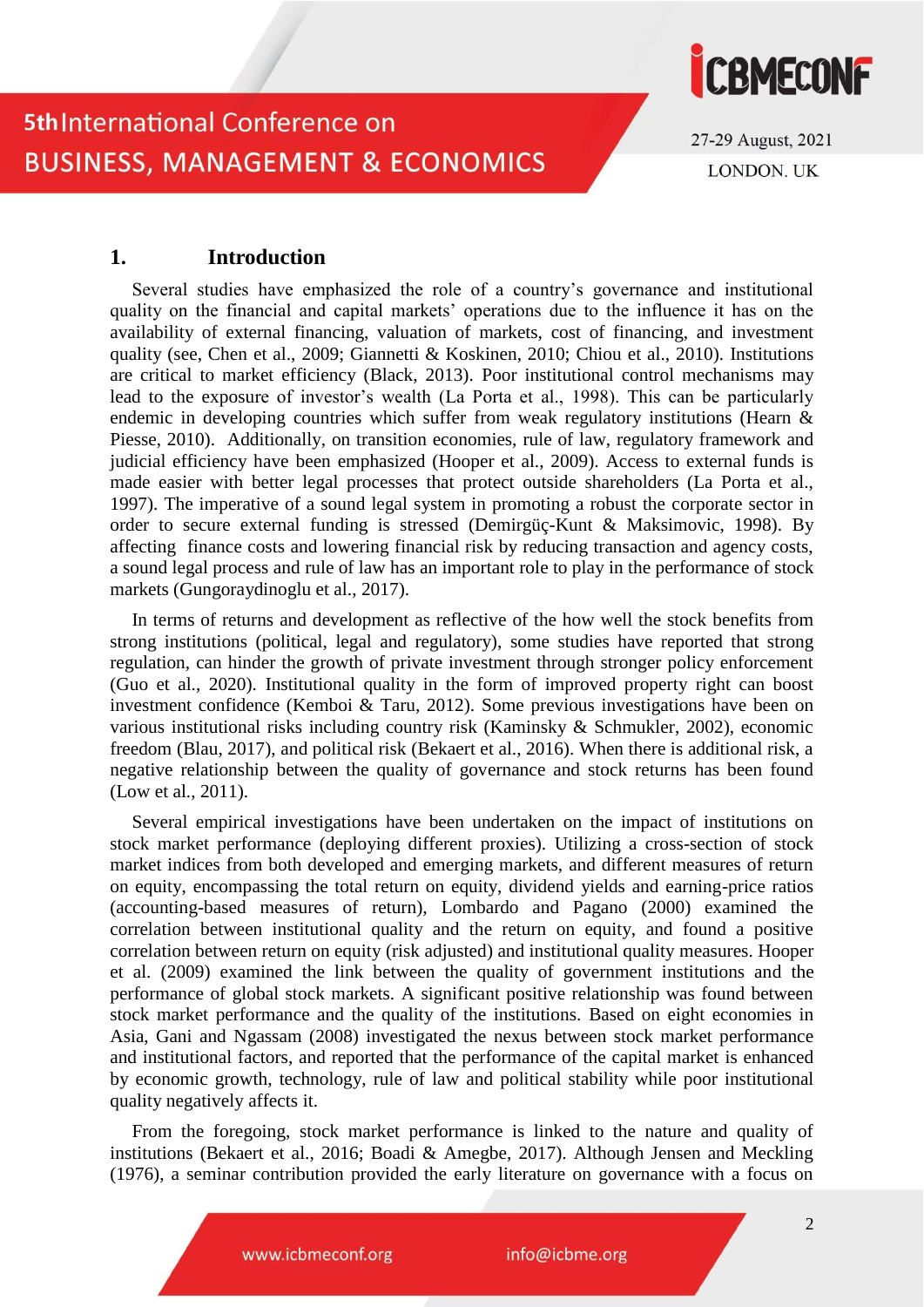

27-29 August, 2021 **LONDON. UK** 

firm-level agency costs, the governance-stock market literature is scanty and thus still emerging. Three comprehensive studies can be identified which examined the relationship between World Governance Indicators and stock market performance, including Hooper et al. (2009), Low, Kew and Tee (2011) and Low et al. (2014). Whereas Hooper et al. (2009), found a negative impact of World Governance Indicators on stock market access returns, Low et al. (2011) and Low et al. (2014) found the reverse. Thus, investigation into the impact of institutions or governance quality on stock market performance remains an empirical question.

Following the introduction, the rest of the paper is organized as follows. In Section 2, data sources and the methodological design are presented. The empirical results are presented in Section 3 and discussed in Section 4. The paper is concluded in Section 5.

### **2. Methods**

There are two broad classifications of the determinants of stock market development in the literature. These are institutional determinants and macroeconomic determinants. Of the institutional determinants, three main measures are identified by Yartey (2008), encompassing: (i) quality of governance (which encapsulates such factors like corruption, political rights, public sector efficiency, and regulatory burdens); (ii) protection of private property rights and enforcement of law: and (iii) Measures relating to constraints on executive/political leaders. The macroeconomic determinants include level of income, inflation, interest rate, savings/investments and financial development (Garcia & Liu, 1999; Naceur et al., 2007; Cherif & Gazdar, 2010; Kemboi & Tarus, 2012).

There are two competing hypotheses on better governance quality on the performance of the stock market. In the first hypothesis, better governance quality is viewed as increasing the stock returns as it reduces transaction and agency costs. The second hypothesis considers that an environment that better protects investor will entail equity premium in the international financial markets that are competitive, leading to a reduction in stock returns (Hooper et al., 2009). The current study estimates the impact of institutions on stock market performance in Nigeria. To achieve this objective, we consider World Governance Indicators as proxies of institutions, and stock market performance is proxied by all share index, market capitalization (equities only), market capitalization (total), number of deals (equities), number of deals (total) and total value of stocks traded. Consequently, the Ordinary Least Squares technique is deployed on the each model which is anchored on the literature and specified as a function of institutions and a set of macroeconomic variables as follows:

Stock market performance  $= f($ Institutions, macroeconomic variables $)$  (1)

The econometric form of equation (1) is specified as:

www.icbmeconf.org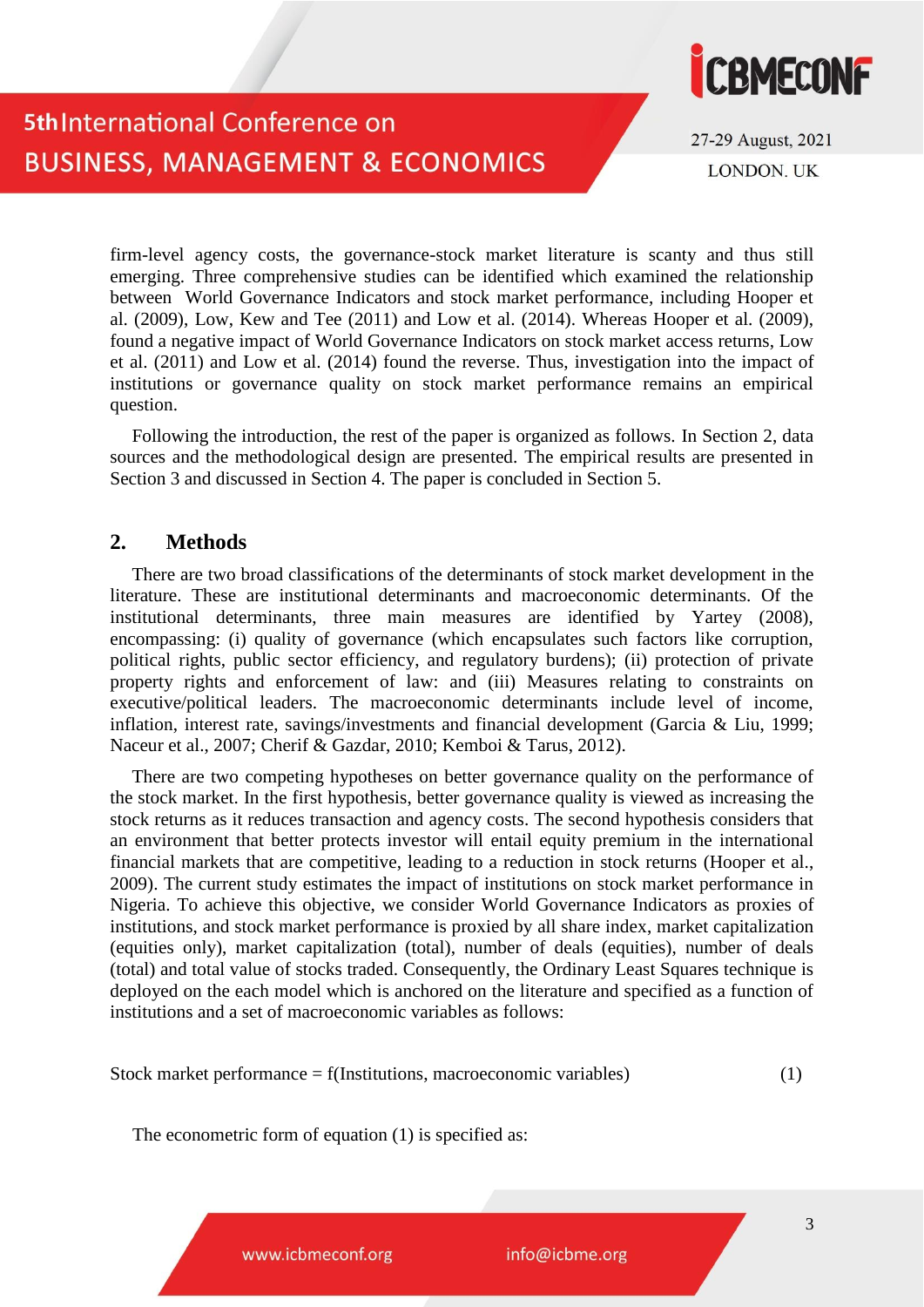

27-29 August, 2021 **LONDON. UK** 

# **5th International Conference on BUSINESS, MANAGEMENT & ECONOMICS**

where SMP denotes stock market performance . The variables used are described in table 1.

| Acron<br>ym  |                                                                                                 | Source            |
|--------------|-------------------------------------------------------------------------------------------------|-------------------|
|              | Dependent variables (SMP)                                                                       |                   |
| <b>ASI</b>   | All Share Index                                                                                 | <b>CBN</b>        |
| <b>MCAPE</b> | Market Capitalization (Equities only) on The Nigerian Stock Exchange<br>$(A^{\dagger}$ Billion) | <b>CBN</b>        |
| <b>MCAPT</b> | Market Capitalization (Total) on the Nigerian Stock Exchange<br>$(\mathbb{N}^n)$<br>Billion)    | <b>CBN</b>        |
| <b>NODE</b>  | Number of deals, equities (Transactions at the Nigerian Stock Exchange)                         | <b>CBN</b>        |
| <b>NODT</b>  | Number of deals, total (Transactions at the Nigerian Stock Exchange)                            | <b>CBN</b>        |
| <b>STTV</b>  | Stocks traded, total value (current US\$)                                                       | World Bank        |
|              |                                                                                                 |                   |
|              | Independent variables                                                                           |                   |
|              | (1) Institutional indicators                                                                    |                   |
| COC          | Control of Corruption                                                                           | <b>World Bank</b> |
| <b>GE</b>    | <b>Government Effectiveness</b>                                                                 | <b>World Bank</b> |
| <b>PSAV</b>  | Political Stability and Absence of Violence/Terrorism                                           | World Bank        |
| <b>RQ</b>    | <b>Regulatory Quality</b>                                                                       | World Bank        |
| <b>ROL</b>   | Rule of Law                                                                                     | World Bank        |
| VA           | Voice and Accountability                                                                        | World Bank        |
|              |                                                                                                 |                   |
|              | (2) Macroeconomic indicators                                                                    |                   |
| IR           | Interest rate                                                                                   | World Bank        |
| <b>RGDP</b>  | Real GDP per capita (constant 2010 US\$)                                                        | World Bank        |
| <b>INF</b>   | Inflation (Consumer Price Index)                                                                | World Bank        |

*Table 1: Variable and description* 

*Source: Central Bank of Nigeria (2020), World Bank (2021)*

From the foregoing, six models were estimated, each corresponding to one of the six stock market performance indicators. On the data on institutions, figures for 1997, 1999, 2001 and

www.icbmeconf.org

 $\mu_{\rm g}INF + \mu$  (2)  $SMP = \beta_0 + \beta_1 COC + \beta_2 GE + \beta_3 PSAV + \beta_4 RQ + \beta_5 ROL + \beta_6 VA + \beta_7 IR + \beta_8 RGBP +$  $\beta_{9}INF+\mu$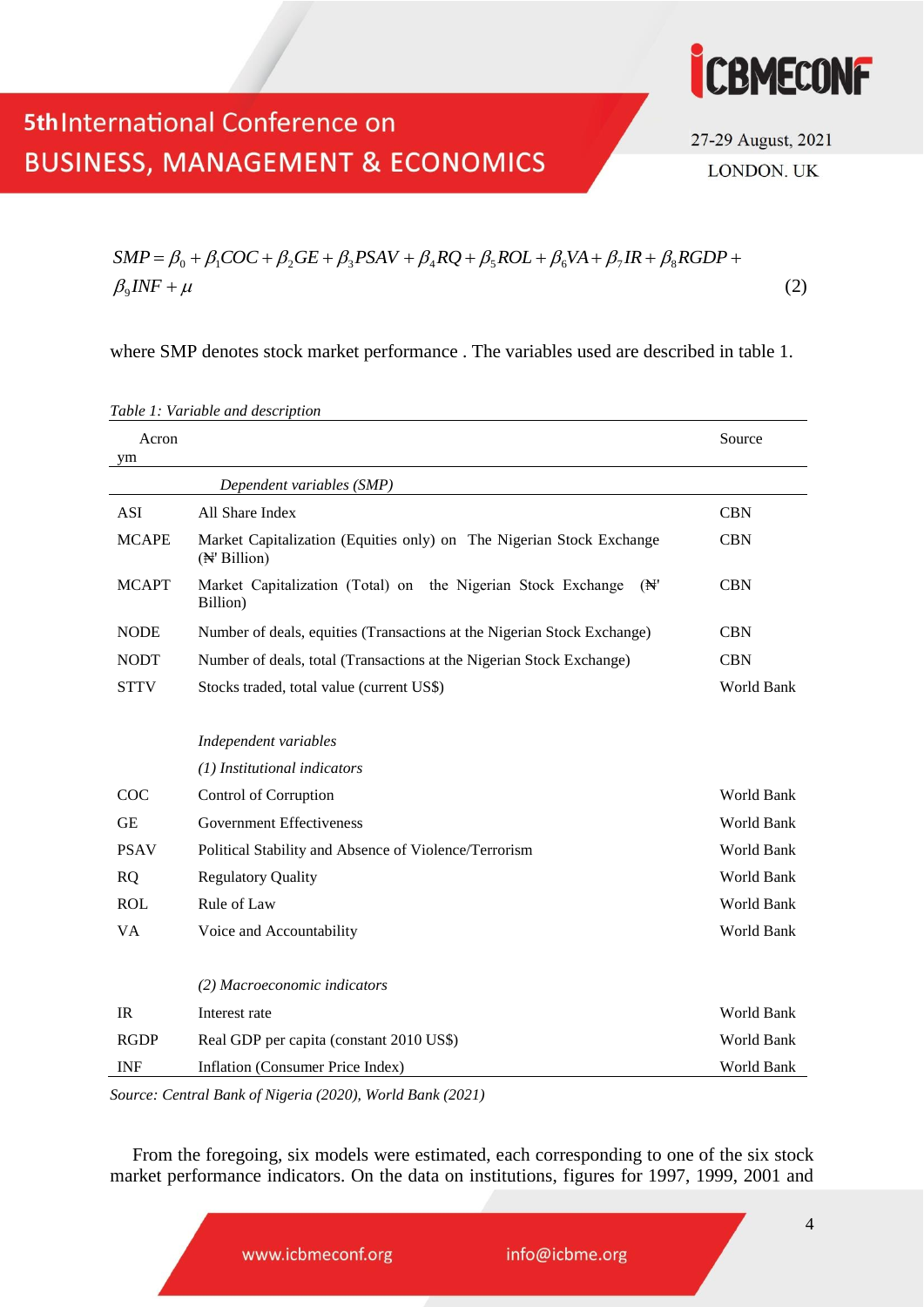

27-29 August, 2021 LONDON. UK

2019 are missing. 3-year backward moving average was used to generate the values for 1997, 1999, 2001 while 3-year forward moving average was used to generate the values for 2019. SSTV figures for 2000, 2002 and 2003 were obtained using 3-year forward moving averages.

### **3. Results and Discussion**

The descriptive statistics and the correlation matrix are presented in appendix 1. The correlation matrix indicates that the independent variables in the estimated models do not have excessively collinearity. The coefficients of the estimated models are presented in table 2.

|             | Stock manyrket performance indicators (Dependent variables) |                          |                |                 |                          |                |  |  |  |  |  |
|-------------|-------------------------------------------------------------|--------------------------|----------------|-----------------|--------------------------|----------------|--|--|--|--|--|
|             | ASI                                                         | <b>MCAPE</b>             | <b>MCAPT</b>   | <b>NODE</b>     | <b>STTV</b>              | <b>NODT</b>    |  |  |  |  |  |
| <b>COC</b>  | 1.491247**                                                  | 1.779931***              | 1.735291*      | 4.846421***     | 5.323860*                | 4.905950***    |  |  |  |  |  |
| GЕ          | 2.138499**                                                  | 1.319299                 | 1.297832       | 3.270651        | 1.823604                 | 3.274881       |  |  |  |  |  |
| <b>PSAV</b> | $-0.567974$                                                 | $-0.900033*$             | $-0.832340**$  | $-1.129920$     | $-0.672675$              | $-1.107571$    |  |  |  |  |  |
| <b>RQ</b>   | $-1.068233**$                                               | $-0.757450$              | $-0.792003***$ | $-0.581644$     | $-0.763169$              | $-0.587535$    |  |  |  |  |  |
| <b>ROL</b>  | $-0.313124$                                                 | 0.197298                 | 0.621754       | $-2.872803$     | $-1.565445$              | $-2.977805$    |  |  |  |  |  |
| VA          | $-0.722435***$                                              | $-0.410529$              | $-0.274679$    | $-1.165950$     | $-2.254846*$             | $-1.110556$    |  |  |  |  |  |
| IR.         | $-0.035025$                                                 | $-0.013660$              | $-0.000780$    | $-0.206508$     | $-0.028186$              | $-0.204182$    |  |  |  |  |  |
| <b>RGDP</b> | 2.717635*                                                   | 4.936806*                | 5.539852*      | 7.821297*       | 4.386615*                | 7.844008*      |  |  |  |  |  |
| <b>INF</b>  | $-0.500934***$                                              | $-0.333416$              | $-0.249252$    | $-1.358066$ *** | $-1.562221$ <sup>*</sup> | $-1.340670***$ |  |  |  |  |  |
| C           | -8.989037                                                   | $-27.69357$ <sup>*</sup> | $-31.36290^*$  | $-44.92634**$   | $-4.766578$              | $-45.06514**$  |  |  |  |  |  |

*Table 2: Estimated Results*

*Diagnostics* 

| $R^2$            | 0.89      | 0.98      | 0.98      | 0.88      | 0.922772  | 0.88      |
|------------------|-----------|-----------|-----------|-----------|-----------|-----------|
| Adjusted $R^2$   | 0.82      | 0.97      | 0.97      | 0.80      | 0.873125  | 0.80      |
| F-stat           | 12.38729* | 75.39387* | 99.13637* | 11.50664* | 18.58673* | 11.47190* |
| <b>DW</b>        | 2.17      | 2.40      | 2.25      | 1.80      | 2.43      | 1.79      |
| BG [ $χ²$ , 2]   | 2.470615  | 4.095866  | 1.954791  | 1.830766  | 1.934372  | 2.07325   |
| JB               | 1.309663  | 1.129166  | 0.019632  | 1.307085  | 3.009223  | 2.31005   |
| White $[\chi^2]$ | 5.089403  | 8.189524  | 8.354518  | 6.010337  | 7.549425  | 5.927969  |
| RESET (F-stat)   | 0.569188  | 1.842004  | 1.024143  | 0.044217  | 1.191643  | 0.064402  |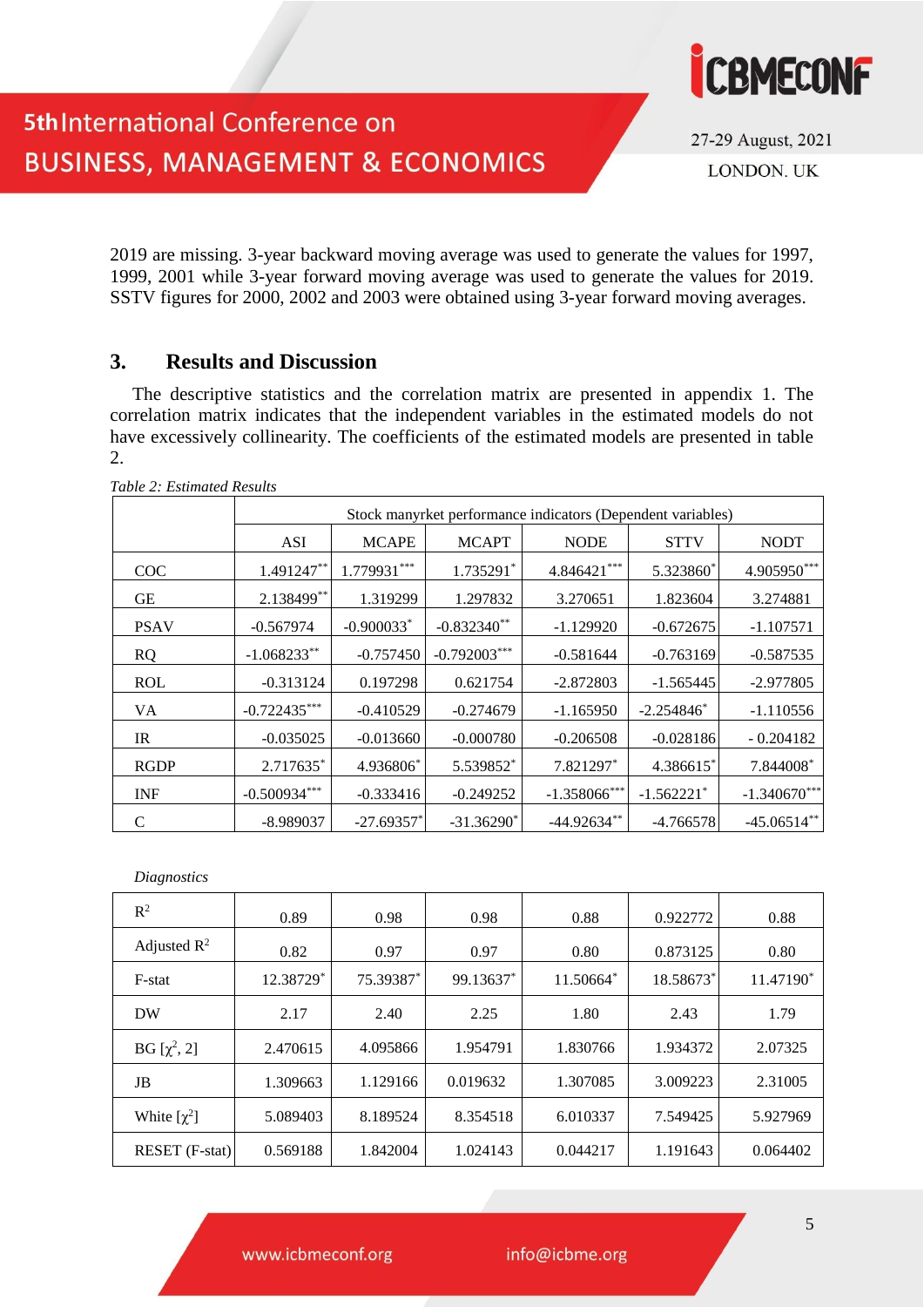

27-29 August, 2021 **LONDON. UK** 

*Note: The indeptendent variables are in log form, including RGDP and INF. \* , \*\* and \*\*\* represent 1%, 5% and 10% level of significance respectively. DW: Durbin-Watson stat test for serial correlation; JB: Jarque-Bera test for normality of residuals; BG: Breusch-Godfrey Serial Correlation LM Test; White: Test for heteroskedasticity; RESET: Ramsey's Residual error*

*Source: Author's computations*

Results in table 2 indicate that two of the institutional indicators, control of corruption and government effectiveness are directly related to stock market performance. Whereas the impact of control of corruption is significant for all stock market performance indicators, it is only in the case of all share index that government effectiveness is significant. The result of the relatioship between control of corruption and stock market performance is especaily relevant for Nigeria, given the country's international ratings over the years. It is consistent with the findings by Lee and Ng (2004) who reported that corruption significantly reduces the values of equity. This may be due to lower investments by international investors where a country records low transparency, as shown by Gelos and Wei (2006).

Four of the institutional indicators are negatively related to stock market performance, including political stability and absence of violence/terrorism (PSAV), regulatory quality (RQ), rule of law (ROL) and voice and accountability (VA). This suggests that these indicators tend to undermine the performance of stock market in Nigeria. The results tend to be consistent with what is reported in Pajuste (2002) which examined the impact of corporate governance on stock market performance in Central and Eastern Europe, where the effectiveness of financial regulations was found to have the highest impact on stock market returns in the selected countries. The results linking the rule of law to poorer stock market performance for Nigeria might be connected to the view that when the legal system is robust and provides mechanisms that protect investors, the amount of funds wthat investors who are risk-averse are willing to commit to firms rises. It is for this reason that a country with poor legal environments and low corporate governance standards attracts less investment by fund managers (Aggarwal et al., 2002).

The interest rate coefficients are inversely related to stock market performance indicators and consistent with theoretical postulation. However, interest rate is not a statistically significant factor impacting the performance of the stock market. The theoretical expectation is that interest rate has an inverse relationship with stock prices. Because interest rate is an opportunity cost of investing in stocks, its rise implies that bonds become a more attractive investment alternative, leading to a rise in equity capitalization rates and consequently to a fall in stock prices. The present value model predicts a decline in stock prices and the value of future dividends when there is a higher interest rate. Conversely, a lower interest rate results in an increase in the present value of future dividends and stock prices (Fama, 1981, 1990; Ratanapakorn *&* Sharma, 2007). Lower interest rate induces the financing of corporate investment through borrowings, leading to expansion which consequently increases stock prices. On the other hand, the prices of stocks can fall when borrowing is used to finance significant amount of stock purchases, so that a rise in interest rate would make stock transactions more expensive. Further investment would imply an expectation of a higher rate of return, leading to a fall in the demand for stocks and consequently to a fall in stock prices.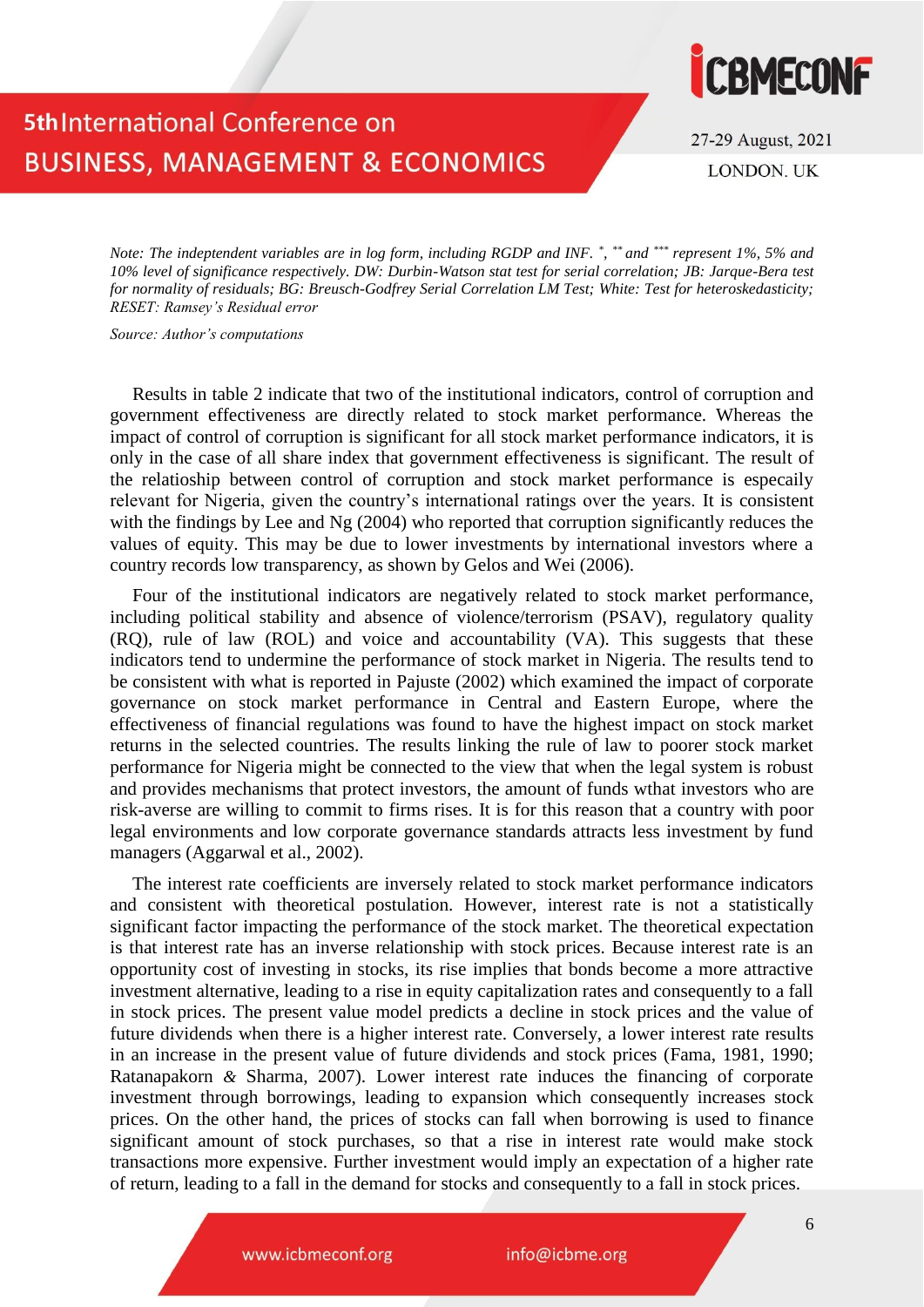

27-29 August, 2021 **LONDON. UK** 

The coefficients of RGDP or real income are positively related to the stock market performance indicators and statistically significant. A rise in real income is believed to exert a positive influence on the stock market performance through, among others, the mobilization and allocation of savings, improvement in corporate governance, diversifying risks and creating liquidity in the economy. Candra (2004) considers the growth rate of gross domestic product (GDP) and the stock market returns to have a positive relationship. This is underscored on the view that with a growing GDP, the real sector of the economy is expected to be robust, so that it exerts positive impact on firms' future profits and dividends. The results also corroborate the earlier findings by Hsing et al. (2012) on Mexico which showed that the stock market index is positively related to real GDP.

Finally, inflation tends to adversely impact stock market performance. This adverse impact is uniform for all the performance indicators and statistically significant. This is not surprising given that inflation erodes real value of money. Thus in real terms, the performance of the stock market is negatively impacted, even though there may be a rise (in nominal terms) in figures reported. In the theoretical literature, there is no consensus on the inflation-stock returns relationship. What appears to dominate economic thinking however is that bonds which are "fixed income" securities are vulnerable to the eroding effects of inflation. This is because at maturity the real value of the payoff is dependent on current or prevailing price level. Because stocks do not have maturity dates, equity investors worry less over repayment and or default, since equities' future returns can adjust for changes in the price level (Maxfield, 1997). The results are consistent with an earlier finding by Şukruoğlu and Nalin (2014) which reported a statistically significant negative effects of inflation on stock market development. It needs to be noted that the empirical findings on the relationship between inflation and stock returns are conflicting. The inverse relationship between stock returns and inflation is explained by Fama's proxy effect and the dividend discount model. From the point of view of the money demand theory, Fama (1981) asserts that the real activity has a positive relationship with stock returns but is inversely related with inflation. Again, since stock price can be viewed as the discounted value of expected dividend, a rise in the price level is capable of boosting the nominal risk free rate and consequently the discount rate which can make stock prices to fall. The positive relationship that may exist has been used to suggest that equity acts as a hedge against inflation and empirical evidence has been provided by Ratanapakorn and Sharma (2007). Alagidede and Panagiotidis (2010) in a study of the relationship between inflation and stock price for selected stock markets in Africa found a transitory negative response to inflation for South Africa in the short run while in the long run the response is positive. The results of the current study are consistent with Siklos and Kwok (1999), Laopodisi (2006) and Hsing et al. (2012) which reported a negative association between inflation rate and stock market index. On a general note, results from the study agree with Matadeen (2017) who reported that stock market development is determined by macroeconomic factors including real income, inflation and interest rate, as well as institutional factors including corruption, regulatory burdens, law enforcement. From the diagnostic statistics, it can be seen that the models have a high predictive ability, given the range of figures of the adjusted  $\mathbb{R}^2$ , the lowest being 80% of the total variation in the stock market performance indicator.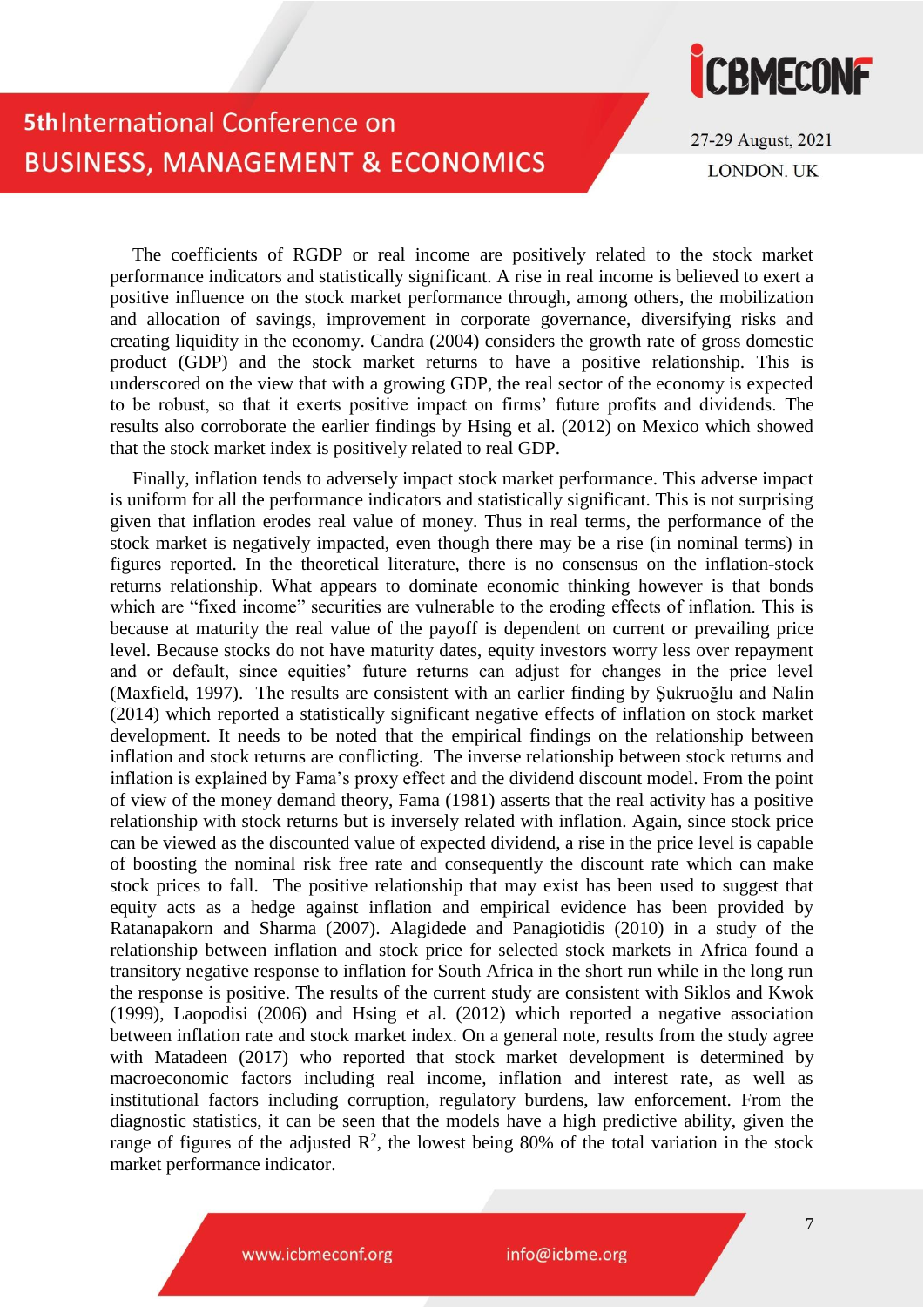

27-29 August, 2021 **LONDON. UK** 

In addition, all the regressors (based on the F-statistics) are significant at 1%, suggesting joint significance of the explanatory variables in explaining the variation in the stock market performance indicators. Both the Durbin-Watson (DW) and Breusch-Godfrey (BG) statistics indicate that the models estimated are free from autocorrelation. The normality assumption is also satisfied, judging by the Jarque-Bera test statistic which is not significant. The estimated White statistic indicates that none of the models estimated suffer from heteroskedasticity. Finally, the models do not suffer from misspecification, based on the residual error specification (RESET) tests. Finally, the study also evaluates the stability of the estimated coefficients for each of the 5 models, using the cumulative sum of recursive (CUSUM) and cumulative sum of squares of recursive residuals (CUSUMSQ) tests. The results are presented in appendix 2. In each case, both the CUSUM and CUSUMSQ plots are within the 5% critical lines, an indication that there is stability in the estimated coefficients over the period of investigation, lending credence to their use for policy formulation.

### **4. Conclusion**

This paper investigated the impact of institutions on stock market performance in Nigeria from 1996 to 2019, using six stock performance indicators. Five indices of stock market performance were used, namely all share index, market capitalization (equities only), market capitalization (total), number of deals (equities), number of deals (total) and total value of stocks traded. Institutions were proxied by the World Governance indicators. The study also controlled for macroeconomic factors (interest rate, real income proxied by real GDP per capita and macroeconomic instability proxied by Consumer Price Index).

Among the institutional indicators, control of corruption and government effectiveness were found to have a positive impact on stock market performance, while political stability and absence of violence/terrorism, regulatory quality, rule of law and voice and accountability have a negative impact. Whereas, interest rate and macroeconomic instability were found to have a negative impact on stock market performance, real income has a positive impact on stock market performance.

The major implication of the results in the study is that institutions matter for stock market performance, without prejudice to macroeconomic factors. Based on the findings, it is recommended that policies that enhance institutional structures that improve the performance of the stock market be implemented. In light of this, the government should ensure and maintain a sound regulation framework and an environment devoid of violence and political instability, including mechanisms that ensure respect for the rule of law.

#### **Acknowledgment**

The author wishes to thank the Tertiary Education Trust Fund (TETfund) for the award of an international conference sponsorship.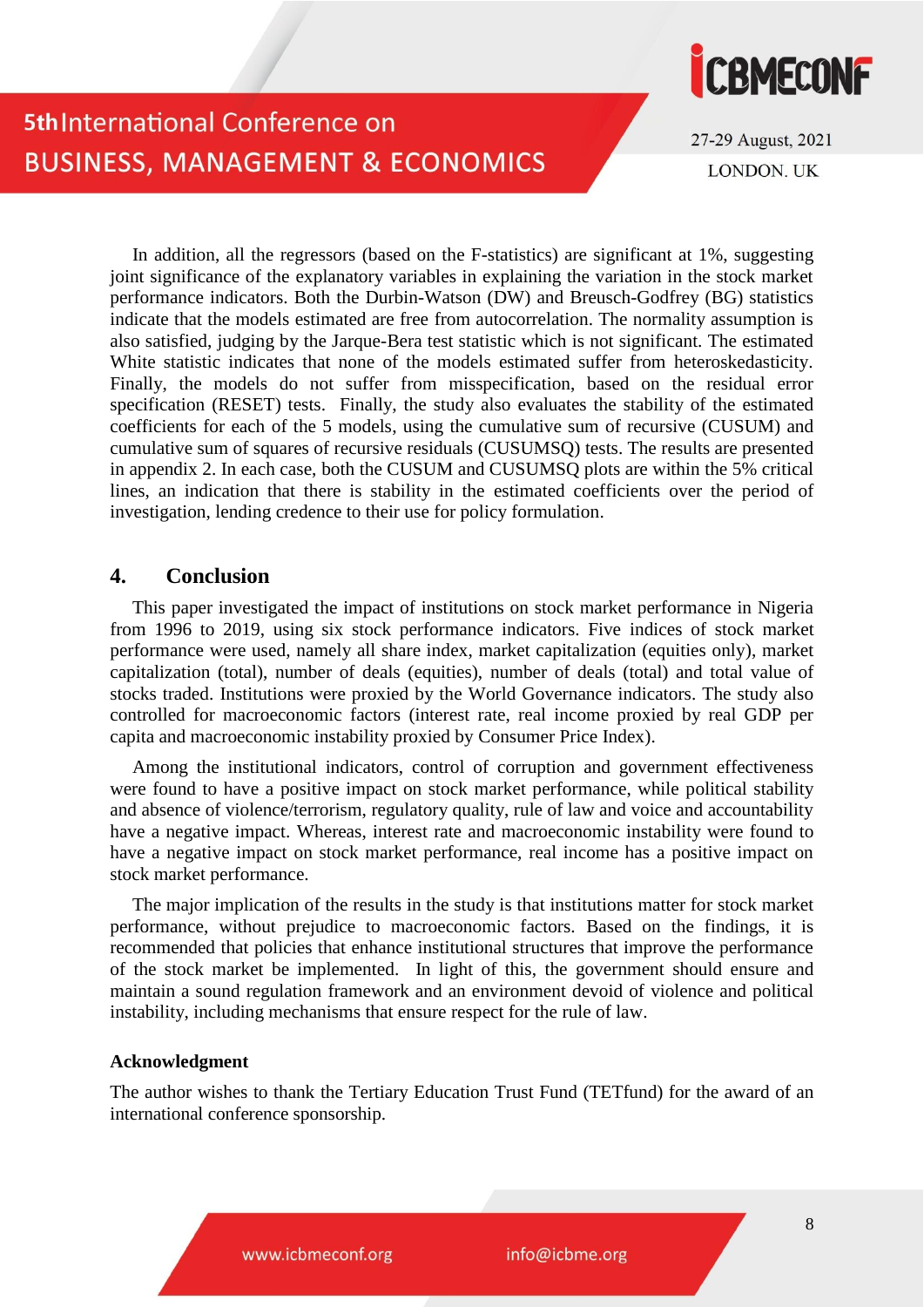

27-29 August, 2021 **LONDON. UK** 

### **References**

Aggarwal, R., Klapper, R. and Wysocki, P. D. (2002). Portfolio preferences of foreign institutional investors (MIT Sloan Working Paper 4328-03). http://documents.worldbank.org/curated/en/984761468764046884/103503322\_20041117165 00/additional/wps3101.pdf

Alagidedea, P., Panagiotidisb, T. (2010). Can common stocks provide a hedge against inflation? evidence from African countries, *Review of Financial Economics,* vol. 19, pp. 91- 100.

Bekaert, G., Harvey, C.R., Lundblad, C.T. and Siegel, S. (2016). Political risk and international valuation, *J. Corp. Finance*, vol. 37, pp. 1–23. https://doi.org/10.1016/j.jcorpfin.2015.12.007.

Black, J. (2013). Reconceiving financial markets–from the economic to the social. *J. Corp. Law Stud.,* 13(2), 401. [https://doi.org/10.5235/14735970.13.2.401.](https://doi.org/10.5235/14735970.13.2.401)

Blau, B.M., (2017). Economic freedom and crashes in financial markets, *[Journal of](https://ideas.repec.org/s/eee/intfin.html)  [International Financial Markets, Institutions and Money](https://ideas.repec.org/s/eee/intfin.html)*, vol. 47(C), pp. 33-46.

Boadi, I. and Amegbe, H. (2017). The link between quality of governance and stock market performance: international level evidence, *Eur. J. Govern. Econ.,* vol. 6(1), pp. 78–101. https://doi.org/10.17979/ejge.2017.6.1.4324.

Central Bank of Nigeria (2020). Statistical Bulletin. Abuja: Central Bank of Nigeria.

Demirgüç-Kunt, A. and Maksimovic, V. (1998). Law, finance, and firm growth, *J. Finance* vol. 53(6), pp. 2107–2137.

Fama, E.F. (1981). Stock returns, real activity, inflation, and money, *American Economic Review*, vol. 71(4), pp. 545-565.

Fama, E.F. (1990). Stock returns, expected returns and real activity, *J. Finance*, vol. 45, pp. 1089–1108. http://dx.doi.org/10.1111/j.1540-6261.1990.tb02428.x

Gani, A and Ngassam, C. (2008). Effect of institutional factors on stock market development in Asia, *[American Journal of Finance and Accounting](https://econpapers.repec.org/article/idsamerfa/)*, vol. 1(2), pp. 103-120.

Garcia, F.V. and Liu, L. (1999). Macroeconomic Determinants of Stock Market Development. *Journal of Applied Economics* , vol. 2, pp. 29-59.

Gelos, R. G. and Wei, S.-J. (2006). Transparency and international investor behavior. *IMF Working Paper 02/174*.

Giannetti, M. and Koskinen, Y. (2010). Investor protection, equity returns, and financial globalization, *Journal of Financial and Quantitative Analysis*, vol. 45(1), pp. 135-168.

Gungoraydinoglu, A., Colak, G. and Oztekin, O. (2017). Political environment, financial intermediation costs, and financing patterns, *J. Corp. Finance*, vol.44, pp. 167–192. https://doi.org/10.1016/j.jcorpfin.2017.03.007. Elsevier B.V.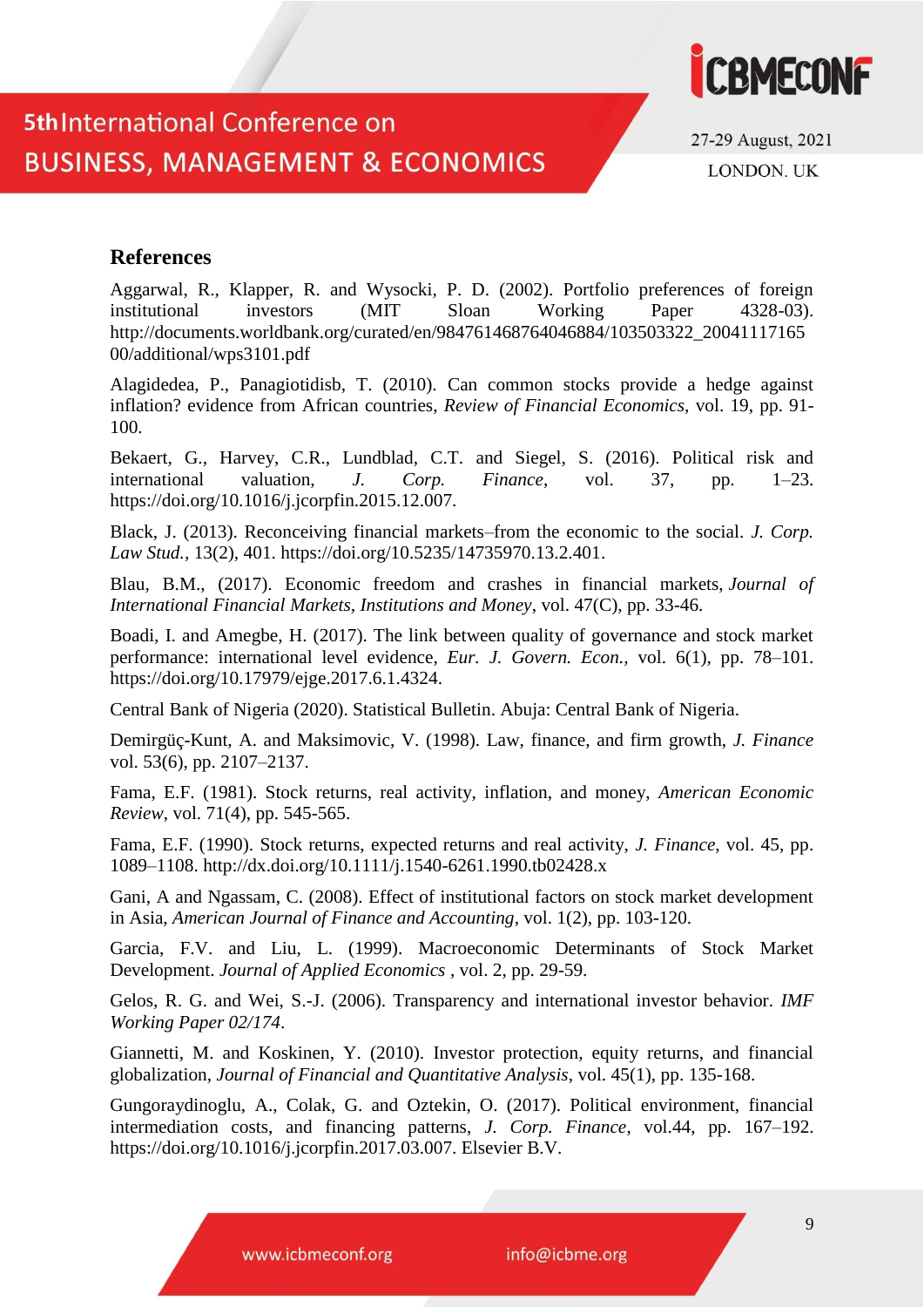

27-29 August, 2021 **LONDON. UK** 

Guo, M., Kuai, Y. and Liu, X. (2020). Stock market response to environmental policies: evidence from heavily polluting firms in China, *Econ. Modell*., vol. 86, pp. 306–316. https://doi.org/10.1016/j.econmod.2019.09.028.

Hearn, B. and Piesse, J. (2010). Barriers to the development of small stock markets: A case study of Swaziland and Mozambique, *J. Int. Dev*. vol. 22, pp. 1018-1037.

Hooper, V., Sim, A. B. and Uppal, A. (2009). Governance and stock market performance. *Economic Systems*, vol. 33(2), pp. 93–116. https://doi.org/10.1016/j.ecosys.2009.03.001

Hsing,Y., Phillips, A.S. and Phillips, C. (2012). Effects of macroeconomic and global variables on stock market performance in Mexico and policy implications, *Research in Applied Economics*, vol. 5, pp. 107-115.

Chen, C.W., Chen, Z., & Wei J.K.C. (2009). Legal protection of investors, corporate governance, and the cost of equity capital, *Journal of Corporate Finance,* vol. 15, pp. 273- 289.

Cherif, M. and Gazdar, K. (2010). Macroeconomic and Institutional Determinants of Stock Market Development in MENA Region: New Results from a Panel Data Analysis. *International Journal of Banking and Finance*, vol. 7, pp. 138-159.

Chiou, W.J.P., Lee, A.C. and Lee, C.F. (2010). Stock return, risk, and legal environment around the world, *International Review of Economics and Finance*, vol. 19(1), pp. 95-105.

Kaminsky, G. and Schmukler, S.L. (2002*). Emerging Market Instability: Do Sovereign Ratings Affect Country Risk and Stock Returns*, Oxford University Press.

Kemboi, J.K. and Taru, D.K. (2012). Macroeconomic determinants of stock market development in emerging markets: Evidence from Kenya, *Research J. Financ. Account*., vol. 3(5), pp. 57-68.

Kemboi, J.K. and Tarus, D.K. (2012). Macroeconomic Determinants of Stock Market Development in Emerging Markets: Evidence from Kenya. *Research Journal of Finance and Accounting*, vol. 3, pp. 57-68.

La Porta, R., Lopez-de Silanes, F., Andrei, S. and Robert, V. (1998). Law and finance, *J. Polit. Econ*., vol. 106, pp. 1113-1155.

La Porta, R., Lopez-de Silanes, F., Andrei, S. and Robert, V. (1997). Legal determinants of external finance, *J. Financ.,* vol. 52, pp. 1131-1150.

Laopodisi, N.T. (2006). Dynamic interactions among the stock market, federal funds rate, inflation, and economic activity, *The Financial Review*, vol. 30, pp. 513-545.

Lee, C. and Ng, D. (2004). Corruption and international valuation: does virtue-pay. *Cornell University working paper.*

Lombardo, D. and Pagano, M. (2000). Legal determinants of the return on equity. *CSEF Discussion Paper 24, Naples*. https://doi.org/10.2139/ssrn.209310

www.icbmeconf.org

info@icbme.org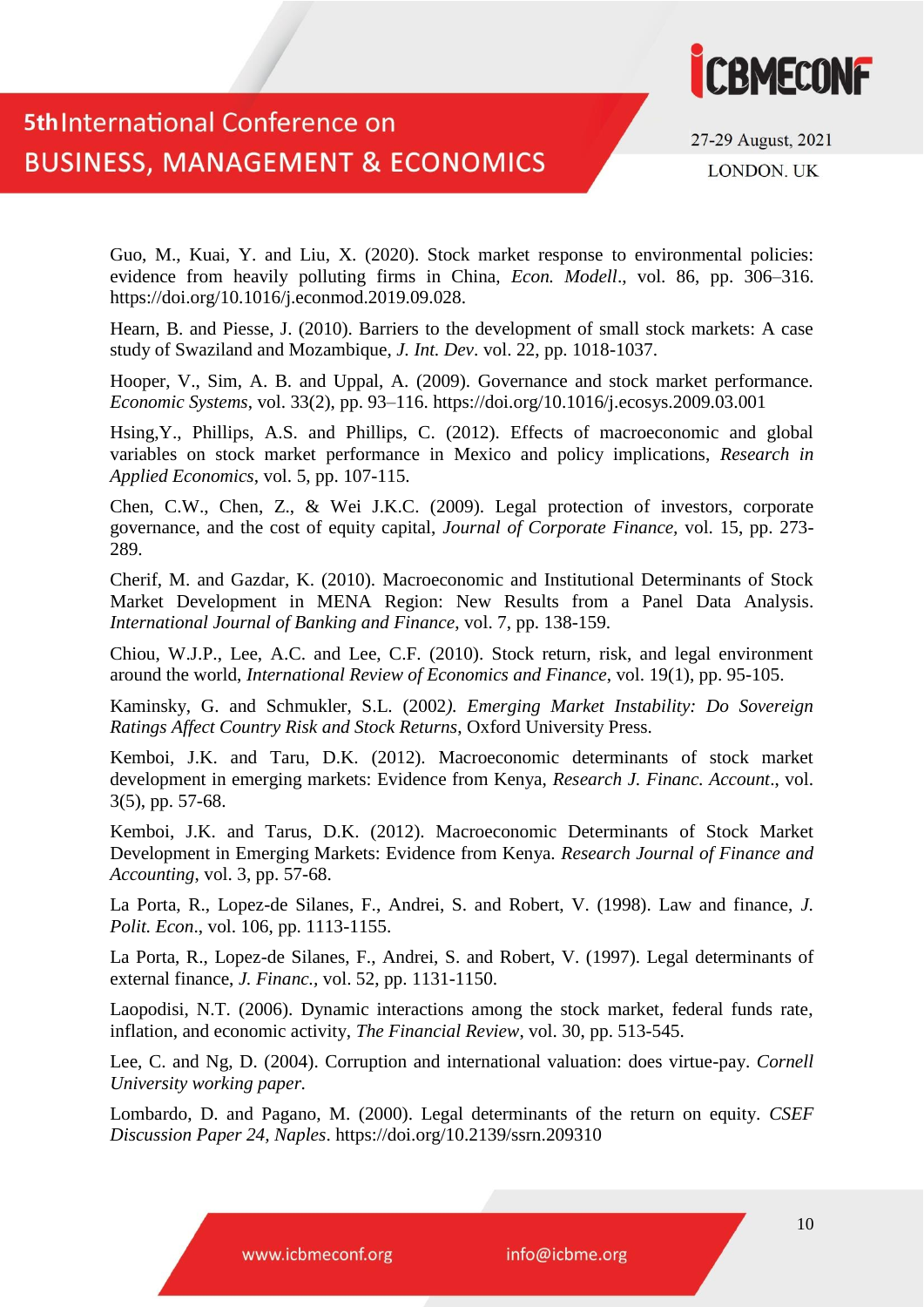

27-29 August, 2021 **LONDON. UK** 

Low, S., Kew, S. and Tee, L. (2011). International evidence on the link between quality of governance and stock market performance, *Global Econ. Rev*. vol. 40(3), pp. 361–384. https://doi.org/10.1080/1226508X.2011.601646.

Low, S.W., Tee, L.T. and Kew, S.R. (2014). Does the quality of governance matter for equity market risk? Evidence from emerging and developed equity markets, *Journal of Business Economics and Management*, vol. 16(3), pp. 660–674. <https://doi.org/10.3846/16111699.2012.720595>

Matadeen, S.J. (2017). The macroeconomic determinants of stock market development from an African perspective, *Theoretical Economics Letters,* vol. 7, pp. 1950-1964

Maxfield, S. (1997). *Gatekeepers of Growth: The International Political Economy of Central Banking in Developing Countries,* Princeton: Princeton University Press.

Naceur, S.B., Ghazouani, S. and Omran, M. (2007). The Determinants of Stock Market Development in the Middle-Eastern and North African Region. *Managerial Finance*, vol. 33, pp. 477-489.<https://doi.org/10.1108/03074350710753753>

Pajuste, A. (2002). Corporate governance and stock market performance in Central and Eastern Europe: A study of nine countries, 1994–2001, Stockholm School of Economics. https://ssrn.com/abstract=310419

Ratanapakorn, O. and Sharma, S.C. (2007). Dynamics analysis between the US stock return and the macroeconomics variables, *Applied Financial Economics,* vol. 17(4), pp.369-377.

Siklos, P. and Kwok, B. (1999). Stock returns and inflation: A new test of competing hypotheses, *Applied Financial Economics*, vol. 9, pp. 567-581.

Sukruoglu, D. and Nalin, H.T. (2014). The macroeconomic determinants of stock market development in selected european countries: dynamic panel data analysis. *International Journal of Economics and Finance*, vol. 6, 64. https://doi.org/10.5539/ijef.v6n3p64

World Bank (2021). World Development Indicators. Washington DC: The World Bank.

Yartey, C.A. (2008). Determinants of Stock Market Development in Emerging Economies: Is South Africa Different? IMF Working Paper No. 08/32.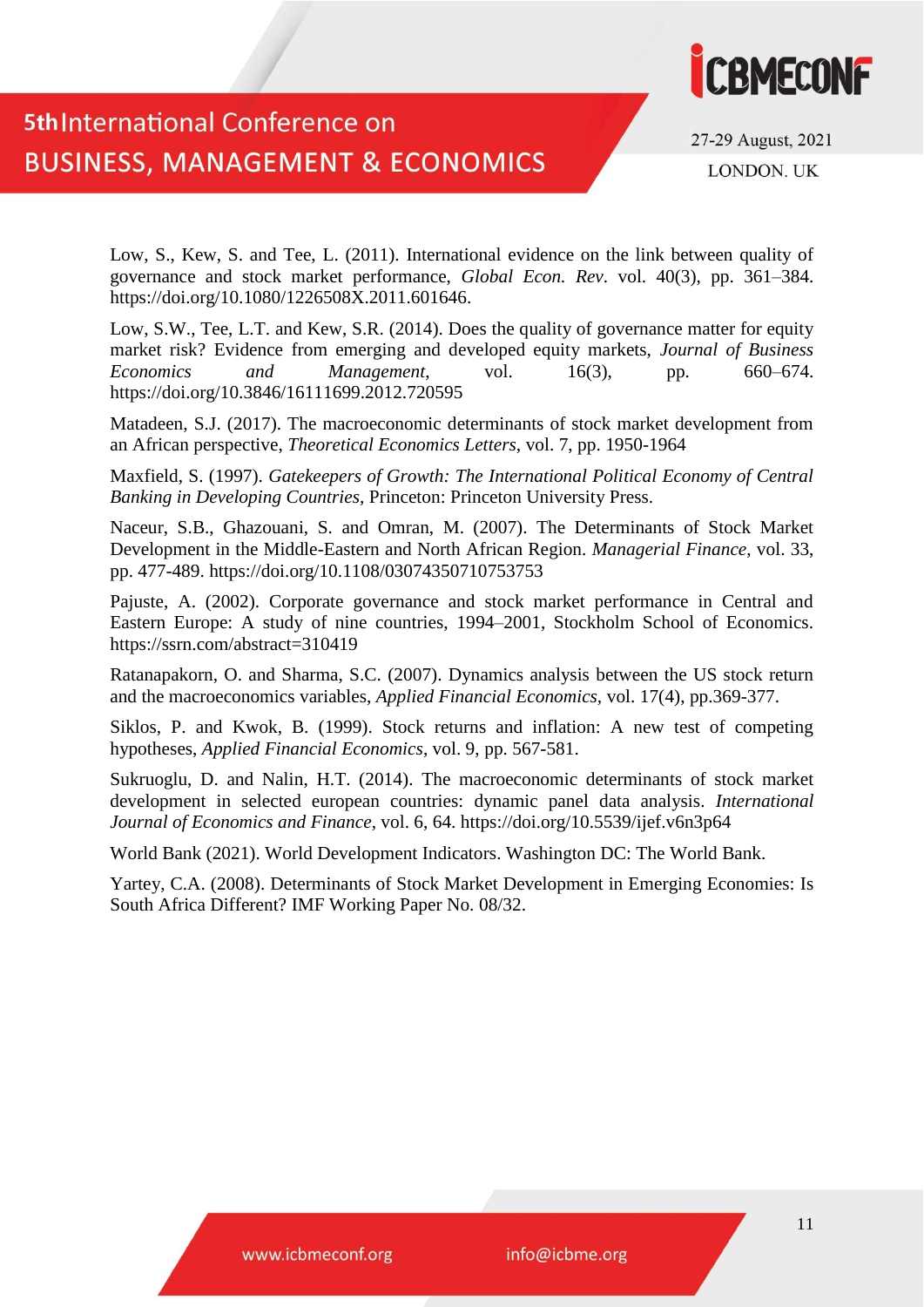

27-29 August, 2021 LONDON. UK

### **Appe**n**dix 1: Descriptive Statistics** Mean Maximum Minimum Std. Dev. Skewness Kurtosis Jarque-Bera Probability

| ASI                | 23695.80     | 57990.20    | 5266.400     | 13027.56     | 0.459321    | 3.223282 | 0.893759 | 0.639621 |
|--------------------|--------------|-------------|--------------|--------------|-------------|----------|----------|----------|
| <b>MCAPE</b>       | 5859.222     | 13609.47    | 256,8000     | 4890.284     | 0.191120    | 1.513199 | 2.356684 | 0.307789 |
| <b>MCAPT</b>       | 9056.565     | 25890.22    | 262.6000     | 8361.378     | 0.430904    | 1.827761 | 2.116856 | 0.347001 |
| <b>NODE</b>        | 608171.2     | 2349866.    | 6916.800     | 626250.0     | 1.031081    | 3.568834 | 4.576080 | 0.101465 |
| <b>STTV</b>        | $3.58E + 09$ | $1.74E+10$  | $1.13E + 08$ | $4.54E + 09$ | 2.182424    | 7.118278 | 36.01211 | 0.000000 |
| <b>NODT</b>        | 611335.4     | 2350876.    | 6979.600     | 626315.1     | 1.021679    | 3.557147 | 4.485724 | 0.106154 |
| COC                | $-1.170097$  | $-0.891883$ | $-1.431231$  | 0.135874     | $-0.17419$  | 2.345324 | 0.549968 | 0.759584 |
| <b>GE</b>          | $-1.023698$  | $-0.892764$ | $-1.214644$  | 0.082998     | $-0.809307$ | 2.924331 | 2.625638 | 0.269060 |
| <b>PSAV</b>        | $-1.774567$  | $-0.586373$ | $-2.211123$  | 0.388499     | 1.475011    | 4.962305 | 12.55327 | 0.001880 |
| <b>RQ</b>          | $-0.912234$  | $-0.659629$ | $-1.351967$  | 0.192766     | $-0.889494$ | 2.877794 | 3.179734 | 0.203953 |
| <b>ROL</b>         | $-1.159354$  | $-0.871539$ | $-1.427206$  | 0.171517     | $-0.058279$ | 1.980506 | 1.052955 | 0.590682 |
| VA                 | $-0.680799$  | $-0.320183$ | $-1.553702$  | 0.263864     | $-1.364394$ | 6.233689 | 17.90303 | 0.000130 |
| IR                 | 18.27542     | 24.77083    | 15.13583     | 2.409156     | 1.185180    | 3.854944 | 6.349540 | 0.041804 |
| <b>RGDP</b>        | 1976.042     | 2550.470    | 1343.907     | 443.0484     | $-0.233205$ | 1.511365 | 2.433571 | 0.296181 |
| <b>INF</b>         | 12.32313     | 29.26829    | 5.388008     | 5.090075     | 1.504929    | 6.160010 | 19.04490 | 0.000073 |
| <b>OBSERVATION</b> | 24           | 24          | 24           | 24           | 24          | 24       | 24       | 24       |

#### **Correlation Matrix**

|              | <b>ASI</b> | <b>MCAPE</b> | <b>MCAPT</b> | <b>NODE</b> | <b>STTV</b> | <b>NODT</b> | COC     | <b>GE</b> | <b>PSAV</b> | <b>RO</b> | <b>ROL</b> | VA      | <b>IR</b> | <b>RGDP</b> | <b>MINST</b> |
|--------------|------------|--------------|--------------|-------------|-------------|-------------|---------|-----------|-------------|-----------|------------|---------|-----------|-------------|--------------|
| ASI          | 1.00       | 0.80         | 0.71         | 0.75        | 0.71        | 0.75        | 0.48    | $-0.10$   | $-0.73$     | 0.34      | 0.57       | 0.34    | $-0.59$   | 0.72        | $-0.28$      |
| <b>MCAPE</b> | 0.80       | 1.00         | 0.98         | 0.76        | 0.45        | 0.76        | 0.57    | $-0.29$   | $-0.75$     | 0.51      | 0.82       | 0.52    | $-0.69$   | 0.92        | $-0.22$      |
| <b>MCAPT</b> | 0.71       | 0.98         | 1.00         | 0.66        | 0.34        | 0.66        | 0.56    | $-0.26$   | $-0.70$     | 0.47      | 0.84       | 0.57    | $-0.68$   | 0.89        | $-0.18$      |
| <b>NODE</b>  | 0.75       | 0.76         | 0.66         | 1.00        | 0.65        | 1.00        | 0.46    | $-0.19$   | $-0.62$     | 0.54      | 0.56       | 0.23    | $-0.57$   | 0.72        | $-0.27$      |
| <b>STTV</b>  | 0.71       | 0.45         | 0.34         | 0.65        | 1.00        | 0.64        | 0.58    | $-0.13$   | $-0.41$     | 0.37      | 0.38       | 0.00    | $-0.52$   | 0.36        | $-0.33$      |
| <b>NODT</b>  | 0.75       | 0.76         | 0.66         | 1.00        | 0.64        | 1.00        | 0.46    | $-0.19$   | $-0.62$     | 0.54      | 0.56       | 0.24    | $-0.57$   | 0.72        | $-0.27$      |
| COC          | 0.48       | 0.57         | 0.56         | 0.46        | 0.58        | 0.46        | 1.00    | $-0.26$   | $-0.33$     | 0.64      | 0.75       | 0.14    | $-0.75$   | 0.54        | $-0.06$      |
| GE           | $-0.10$    | $-0.29$      | $-0.26$      | $-0.19$     | $-0.13$     | $-0.19$     | $-0.26$ | 1.00      | 0.22        | $-0.33$   | $-0.26$    | $-0.08$ | 0.22      | $-0.37$     | 0.28         |
| <b>PSAV</b>  | $-0.73$    | $-0.75$      | $-0.70$      | $-0.62$     | $-0.41$     | $-0.62$     | $-0.33$ | 0.22      | 1.00        | $-0.33$   | $-0.51$    | $-0.57$ | 0.41      | $-0.80$     | 0.24         |
| <b>RQ</b>    | 0.34       | 0.51         | 0.47         | 0.54        | 0.37        | 0.54        | 0.64    | $-0.33$   | $-0.33$     | 1.00      | 0.59       | 0.06    | $-0.65$   | 0.54        | $-0.27$      |
| <b>ROL</b>   | 0.57       | 0.82         | 0.84         | 0.56        | 0.38        | 0.56        | 0.75    | $-0.26$   | $-0.51$     | 0.59      | 1.00       | 0.55    | $-0.70$   | 0.70        | $-0.31$      |
| VA           | 0.34       | 0.52         | 0.57         | 0.23        | 0.00        | 0.24        | 0.14    | $-0.08$   | $-0.57$     | 0.06      | 0.55       | 1.00    | $-0.19$   | 0.50        | $-0.50$      |
| IR           | $-0.59$    | $-0.69$      | $-0.68$      | $-0.57$     | $-0.52$     | $-0.57$     | $-0.75$ | 0.22      | 0.41        | $-0.65$   | $-0.70$    | $-0.19$ | 1.00      | $-0.68$     | 0.27         |
| <b>RGDP</b>  | 0.72       | 0.92         | 0.89         | 0.72        | 0.36        | 0.72        | 0.54    | $-0.37$   | $-0.80$     | 0.54      | 0.70       | 0.50    | $-0.68$   | 1.00        | $-0.17$      |
| <b>MINST</b> | $-0.28$    | $-0.22$      | $-0.18$      | $-0.27$     | $-0.33$     | $-0.27$     | $-0.06$ | 0.28      | 0.24        | $-0.27$   | $-0.31$    | $-0.50$ | 0.27      | $-0.17$     | 1.00         |

*Source: Author's computations*

www.icbmeconf.org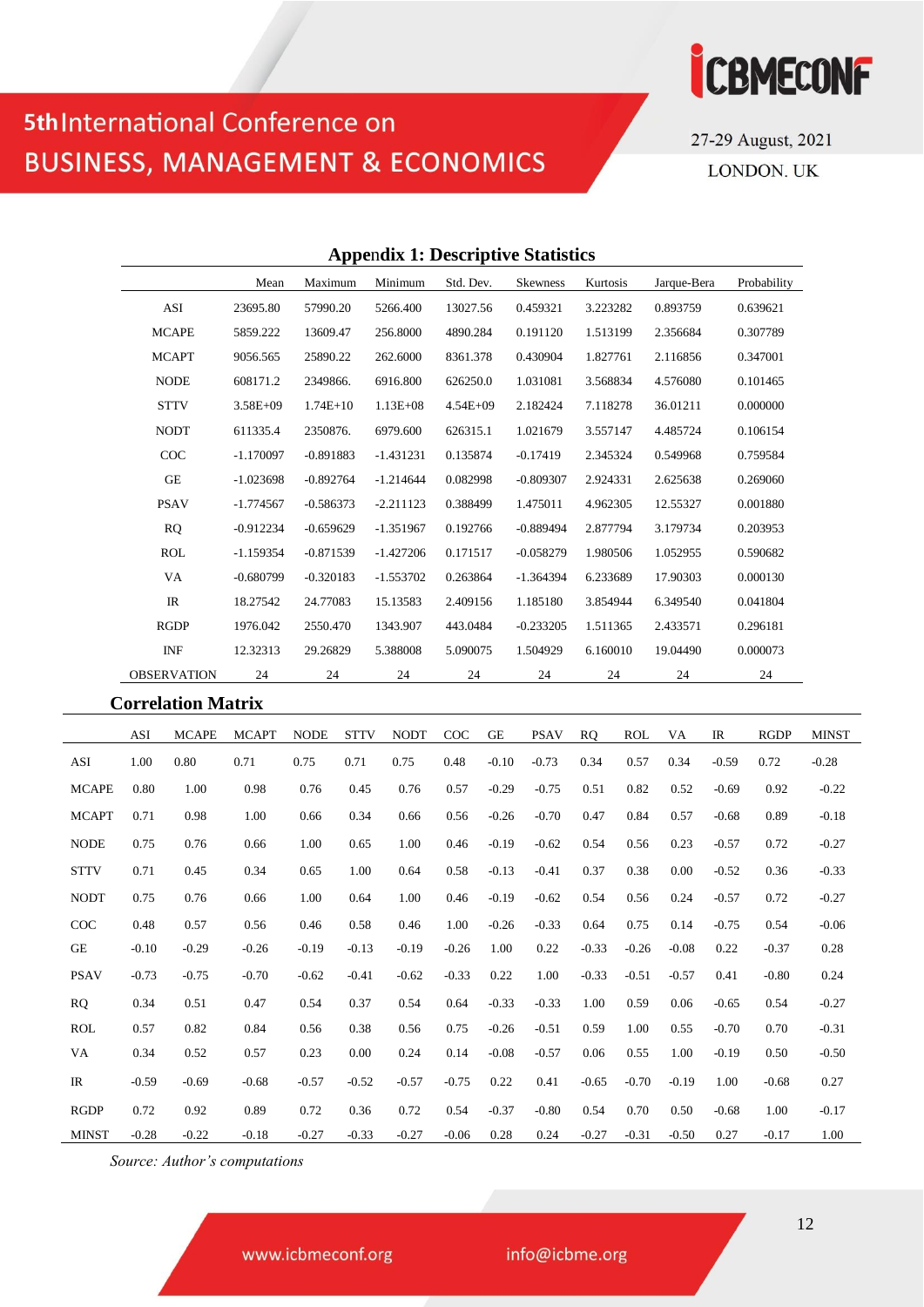



27-29 August, 2021 LONDON. UK

#### **Appendix 2: Stability Test Results**

*Figure 1: Stability Tests for Model 1*







*Figure 3: Stability Tests for Model 3*



*Figure 4: Stability Tests for Model 4*